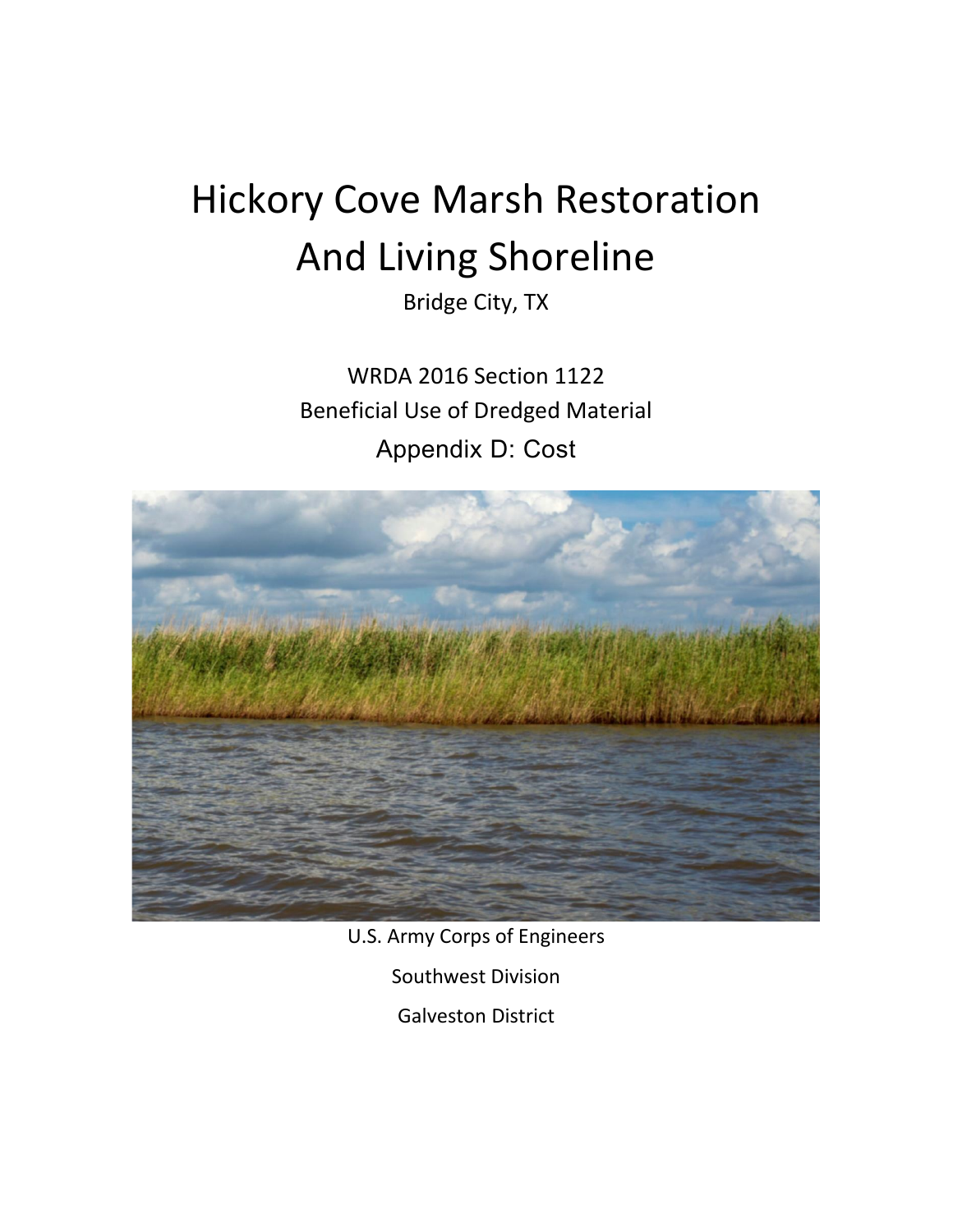### **Cost Summary**

This MII ver 4.4 estimate was developed for the Section 1122 Study for Hickory Cove Marsh. The marsh is located within Hickory Cove Bay and is located adjacent to the Sabine River and the northern end of Sabine Lake. The primary focus of the study is 677.31 acres of marsh to be restored from open water to freshwater marsh habitat. The study was conducted under the authority of Section 1122 of the Water Resources Development Act (WRDA) of 2016 and requires USACE to pursue pilot demonstrations of the beneficial use of dredged material.

This estimate was prepared using the latest Unit Price Books and labor rates for fiscal year 2022 (October 2021). The Mii was developed using the work breakdown structure. The midpoint date of each account code was used to develop the fully funded costs. The estimate was prepared in accordance with ER 1110-2-1302. The estimates were based on standard operating practices for the Galveston District which assumed conventional contracting practices of large business IFB's.

An Abbreviated (Informal) Risk Analysis (ARA) was developed with the participation of the PDT. The results were used to develop the project contingences. The contingencies along with the estimates were input into the Total Project Cost Summary Sheet (TPCS). The costs were escalated in accordance with the Engineering Regulation and EM 1110-2-1304 to mid-point of construction.

Initially four alternatives were considered. The alternatives were as follows:

**No Action (Federal Standard)**: Since there is no DMMP in effect, the base plan was identified as the most recent, and therefore most likely future placement site for dredge material in the absence of a BU effort. The most recent dredging of the SNWW was an emergency action in 2012 and used Placement areas 29A and 29 B for material disposal. The establish the incremental cost, the PDT assessed the cost of disposal from this dredge cycle at Placement areas 29 A/B. Hickory Cove Marsh was designated to be the Federal Standard with continued placement of dredge material into placement areas 29A/B.

**Alternative 1c:** Restoring marsh to a target elevation using dredged material and restoring existing breached containment levee.

**Alternative 2:** In addition to Alternative 1, includes construction of a 14,623 LF detached breakwater to armor the shoreline along the SNWW/GIWW.

**Alternative 3:** This alternative takes Alternative 2 and plants a living shoreline on the exterior side of the containment levee. Southwest Division (SWD) directed the Project Delivery Team to go with alternative 3.

The result of the Class 4 estimate is listed in Table 1 below.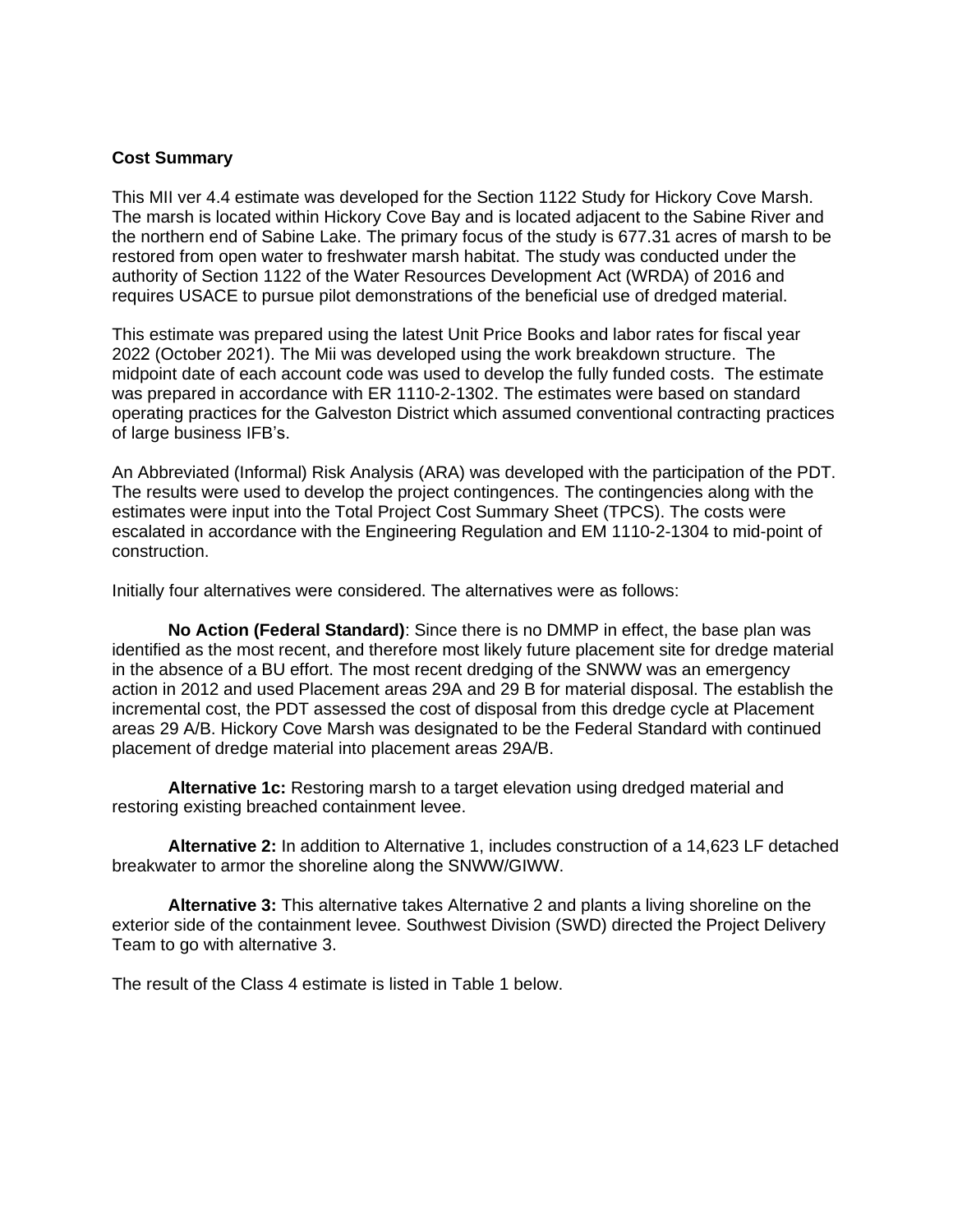### **Table 1**

## **Summary of Preliminary Cost w/ Contingency By Code of Account FY 2022 Price Level**

| <b>Code of Accounts</b>         | <b>Federal</b><br><b>Standard</b><br><b>PA 29A/B-</b><br><b>1.3MCY</b> | Alt 1c - 1.35MCY | Alt 2 - 1.35<br>$MCY +$<br><b>Breakwater</b> | Alt 3 - 1.35<br><b>MCY + Living</b><br>Shoreline+<br><b>Breakwater</b> |
|---------------------------------|------------------------------------------------------------------------|------------------|----------------------------------------------|------------------------------------------------------------------------|
| <b>NON-FEDERAL COSTS</b>        |                                                                        |                  |                                              |                                                                        |
| 01 Lands and Damages            | 33,803                                                                 | 106,152          | 106,152                                      | 161,000                                                                |
| <b>Total Non-Fed</b>            | 33,803                                                                 | 106,152          | 106,152                                      | 161,000                                                                |
| <b>FEDERAL COSTS</b>            |                                                                        |                  |                                              |                                                                        |
| 01 Lands and Damages            | 7,125                                                                  | 21,375           | 21,375                                       | 36,000                                                                 |
| 06 Fish & Wildlife Facilitates  |                                                                        | 2,257,000        | 2,257,000                                    | 2,257,000                                                              |
| 06 Living shoreline             |                                                                        |                  |                                              | 2,442,000                                                              |
| 10 Breakwater and Seawall       |                                                                        |                  | 19,468,000                                   | 19,468,000                                                             |
| 12 PA work                      | 19,584,500                                                             |                  |                                              |                                                                        |
| 12 Dredging                     | 16,820,479                                                             | 10,906,000       | 10,906,000                                   | 10,906,000                                                             |
| 30 Planning, E&D                | 3,775,196                                                              | 1,365,003        | 3,383,835                                    | 3,637,070                                                              |
| Const Mngt<br>31                | 2,912,398                                                              | 1,053,040        | 2,610,480                                    | 2,805,840                                                              |
| <b>Total Fed</b>                | \$<br>43,099,698                                                       | \$<br>15,602,418 | \$38,646,690                                 | \$<br>41,551,910                                                       |
| <b>TOTAL PROJECT COST:</b>      | 43,133,501<br>\$                                                       | \$<br>15,708,570 | \$38,752,842                                 | \$<br>41,712,910                                                       |
| <b>TOTAL PROJ CST (rounded)</b> | 43,134,000<br>\$                                                       | \$<br>15,709,000 | \$38,753,000                                 | \$<br>41,713,000                                                       |

**ACCOUNT CODE 01 - LANDS AND DAMAGES**: The Galveston District Real Estate Division developed costs for Lands and Damages.

**ACCOUNT CODE 06 – FISH AND WILDLIFE FACILITIES**: Water Resource Section of the Hydraulics & Hydrology Branch provided all the quantities associate with this account. The cost was based on similar work done by the district. There are two separate items under this account. The first item is marsh creation which includes moving the dredge pipeline around to create the marsh, training berm, returning at later date, and input a circulation channel. The second item is the creation of the living shoreline. This involves planting 217,000 plants along the exterior of containment levee.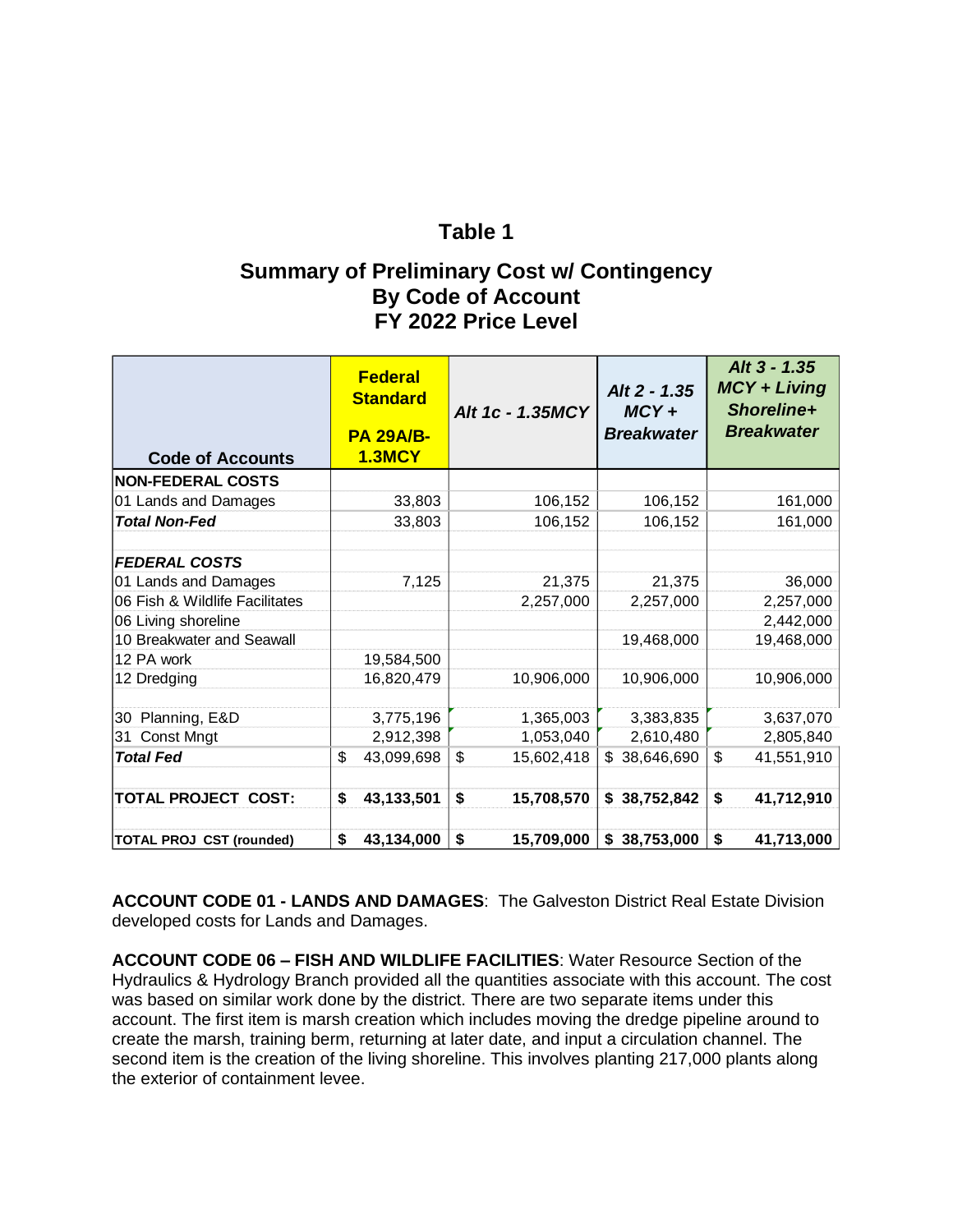**ACCOUNT CODE 10 – BREAKWATER AND SEAWALL**: Water Resource Section of the Hydraulics & Hydrology Branch provided all the quantities associate with this account. Costs in this account code include all labor, equipment, and material costs to procure and install blanket stone, riprap, and geotextile. It was assumed the contractor would need to dredge an access channel to place the riprap. The cost was based on similar work done by the district

**ACCOUNT CODE 12 – NAVIGATION PORTS AND HARBORS**: The Water Resource Section of the Hydraulics & Hydrology Branch in conjunction with Operation Division provided the quantities associate with this account. The dredging will only occur with a maintenance dredge contract. It was assumed that a 24" pipeline dredging would dredge material from Sabine River and place it into the marsh. The dredging will only occur if there was a maintenance dredge contract occurring at the time. The dredging cost was developed using CEDEP and based on standard operating practices for the Galveston District.

**ACCOUNT CODE 30 – PLANNING, ENGINEERING AND DESIGN**: The cost for this account code was developed using a percentage of the construction work and in coordination with the PM/PDT.

**ACCOUNT CODE 31 - CONSTRUCTION MANAGEMENT:** Costs for this account code was developed using a percentage of the construction work and in coordination with the PM/PDT.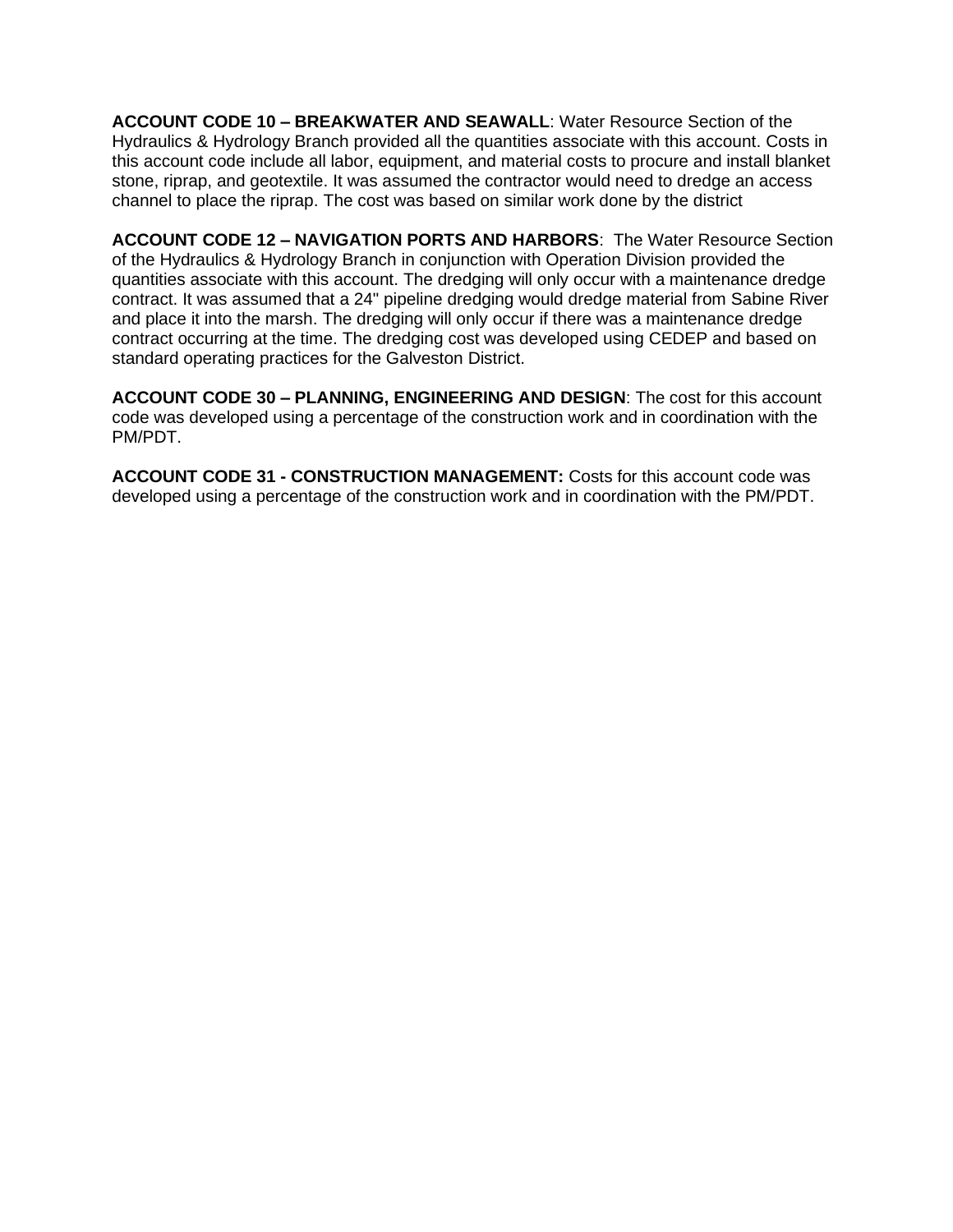### Print Date Thu 28 October 2021 U.S. Army Corps of Engineers Time 13:40:48 Eff. Date 10/25/2021 Project HCM: Sect 1122 - Hickory Cove Marsh, Texas on the Sabine River COE Standard Report Selections Title Page

### Sect 1122 - Hickory Cove Marsh, Texas on the Sabine River

Section 1122 of the Water Resources Development Act (WRDA) 2016 directs the USACE to establish a pilot program to carry out 10 projects for the beneficial use of dredged material. NOTE: the costs for work breakdown Accounts 01,30, and 31 were developed and found in the TPCS only to prevent errors. The escaltion percentage is developed from the construction schedule and included in the TPCS. Contingences were develped in the Risk Analysis and were included in the TPCS, Due to the breakout of Federal and Non-Federal Sponsor costs rounding errors do occur, but they tally correctly.

> Prepared by Jackie Lockhart Estimated by USACE SWG EC PS Designed by USACE SWG EC

Estimated Construction Time 840 Days Effective Date of Pricing 10/25/2021 Preparation Date 10/25/2021

This report is not copyrighted, but the information contained herein is For Official Use Only.

Labor ID: NLS2021 EQ ID: EP20R06 Currency in US dollars Currency in US dollars TRACES MII Version 4.4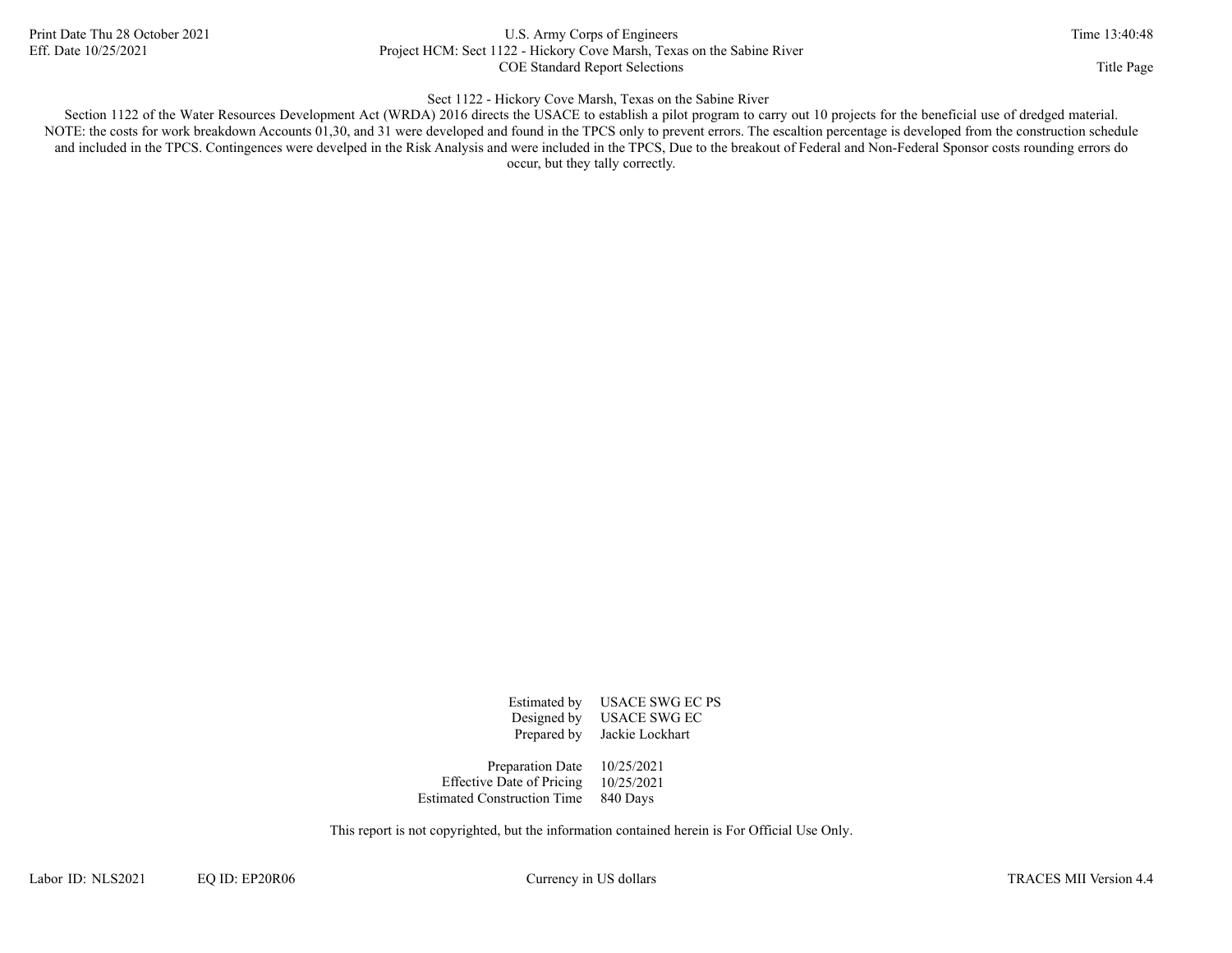### Print Date Thu 28 October 2021 U.S. Army Corps of Engineers U.S. Army Corps of Engineers Time 13:40:48<br>Eff. Date 10/25/2021 Project HCM: Sect 1122 - Hickory Cove Marsh, Texas on the Sabine River Eff. Date 10/25/2021 Project HCM: Sect 1122 - Hickory Cove Marsh, Texas on the Sabine River COE Standard Report Selections Table of Contents Table of Contents

### **Description Page**

| <b>Project Cost Summary Report</b>     |  |
|----------------------------------------|--|
| 005 Selected Plan                      |  |
| 005-05 Federal                         |  |
| 005-05-06 Fish and Wildlife Facilities |  |
| 005-05-10 Breakwaters and Seawalls     |  |
| 005-05-12 Navigation Ports and Harbors |  |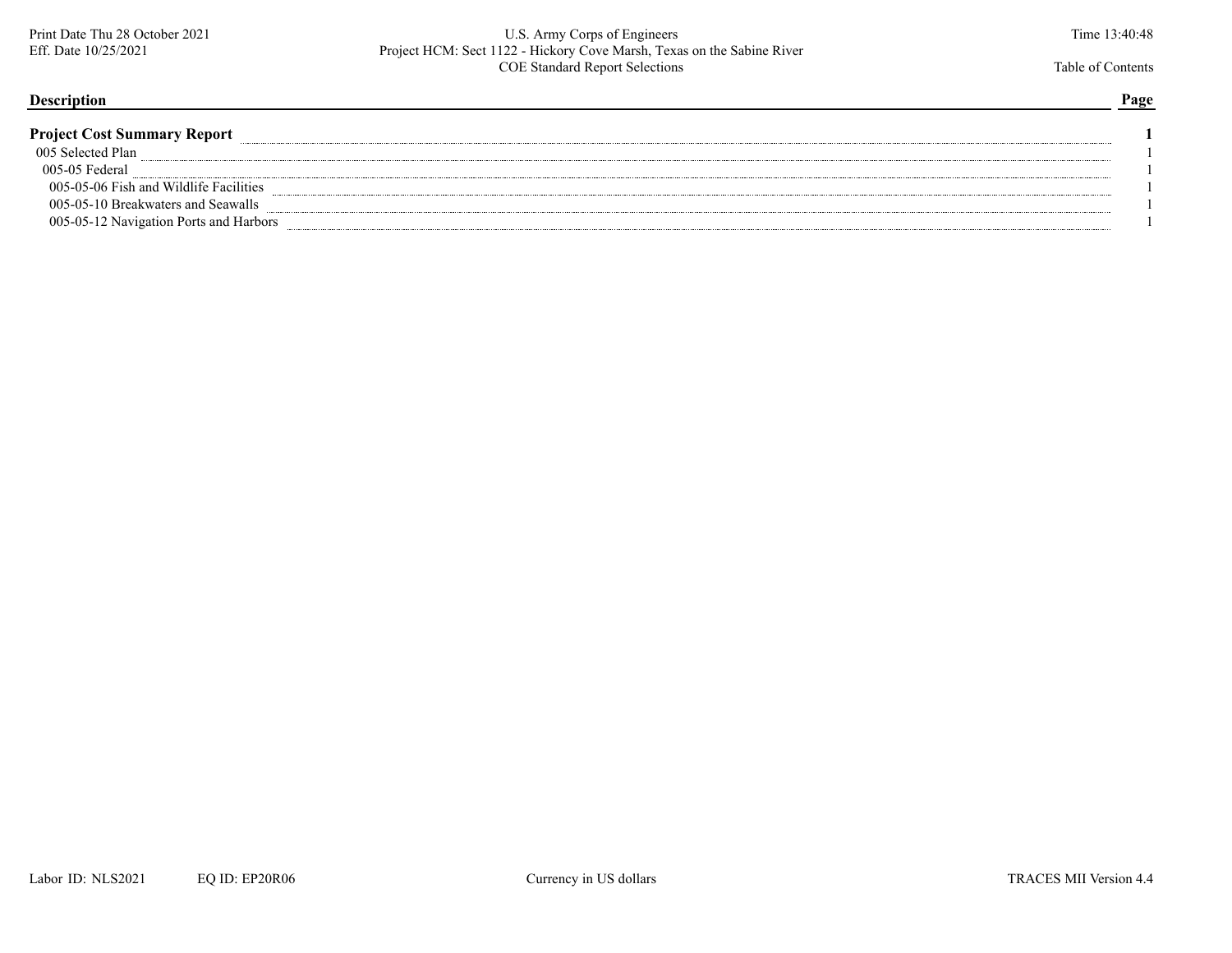### Print Date Thu 28 October 2021 U.S. Army Corps of Engineers U.S. Army Corps of Engineers Time 13:40:48<br>Eff. Date 10/25/2021 Project HCM: Sect 1122 - Hickory Cove Marsh, Texas on the Sabine River Eff. Date 10/25/2021 Project HCM: Sect 1122 - Hickory Cove Marsh, Texas on the Sabine River COE Standard Report Selections Project Cost Summary Report Page 1

| <b>Description</b>                     | <b>Ouantity</b> | UOM |            | DirectCost ProjectCost |
|----------------------------------------|-----------------|-----|------------|------------------------|
| <b>Project Cost Summary Report</b>     |                 |     | 25,033,125 | 26,799,866             |
| 005 Selected Plan                      | 1.00            | ЕA  | 25,033,125 | 26,799,866             |
| 005-05 Federal                         | 1.00            | ЕA  | 25,033,125 | 26,799,866             |
| 005-05-06 Fish and Wildlife Facilities | 1.00 EA         |     | 3,298,214  | 3,586,734              |
| 005-05-10 Breakwaters and Seawalls     | 1.00            | EA  | 13,382,815 | 14,861,035             |
| 005-05-12 Navigation Ports and Harbors | 1.00 EA         |     | 8,352,097  | 8,352,097              |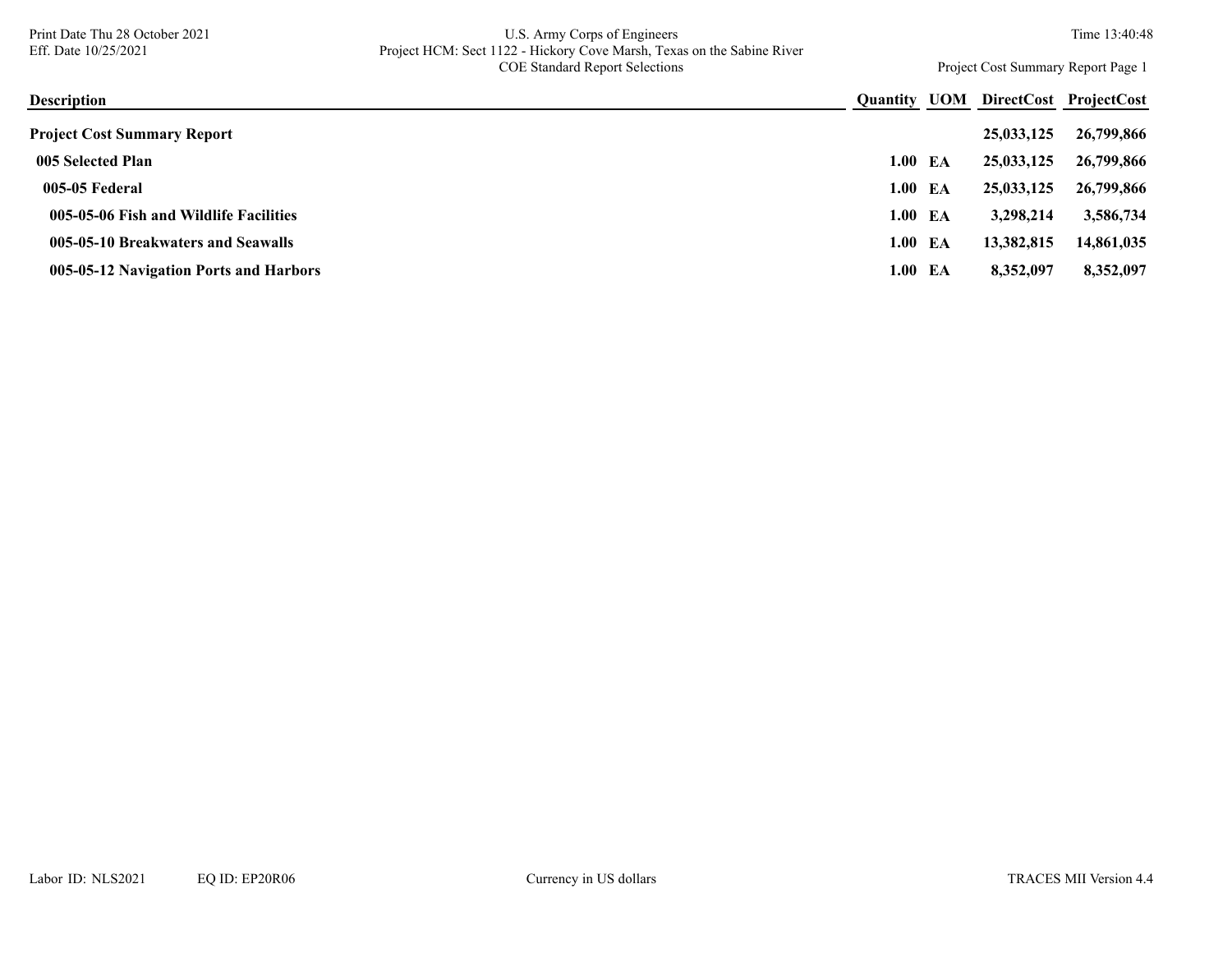## **Abbreviated Risk Analysis**

## **Alternative Formulation Hickory Cove Marsh**

Meeting Date: 17-Jun-20

### **PDT Members**

Note: PDT involvement is commensurate with project size and involvement.

| Represents                       | Name                   |
|----------------------------------|------------------------|
| <b>Project Management:</b>       | <b>Rueben Trevino</b>  |
| Planner:                         | <b>Carrie McCabe</b>   |
| Environmental:                   | <b>Jeff Pinsky</b>     |
|                                  | <b>Lorrie Taylor</b>   |
| <b>Real Estate:</b>              | <b>Nichole Schlund</b> |
| <b>OP Manager</b>                | <b>Belynda Kinman</b>  |
|                                  | <b>Thomas West</b>     |
| <b>Engineering &amp; Design:</b> | <b>Molly Ross</b>      |
| <b>Technical Lead:</b>           | <b>Paul Hamilton</b>   |
| <b>Cost Engineering:</b>         | <b>Jackie Lockhart</b> |
| <b>Scheduler</b>                 | <b>Teri Conley</b>     |
| <b>Program Analysis</b>          | <b>Alvin Garcia</b>    |
|                                  |                        |

Meeting Date: Updated - 7/19/21

| Project Management: Gretchen Brown          |                        |
|---------------------------------------------|------------------------|
| Planner:                                    | <b>Carrie McCabe</b>   |
| Environmental:                              | <b>Melinda Fisher</b>  |
| <b>Real Estate:</b>                         | <b>Nichole Schlund</b> |
| <b>OP Manager</b>                           | <b>Belynda Kinman</b>  |
| <b>Engineering &amp; Design: Molly Ross</b> |                        |
| <b>Cost Engineering:</b>                    | <b>Jackie Lockhart</b> |
|                                             |                        |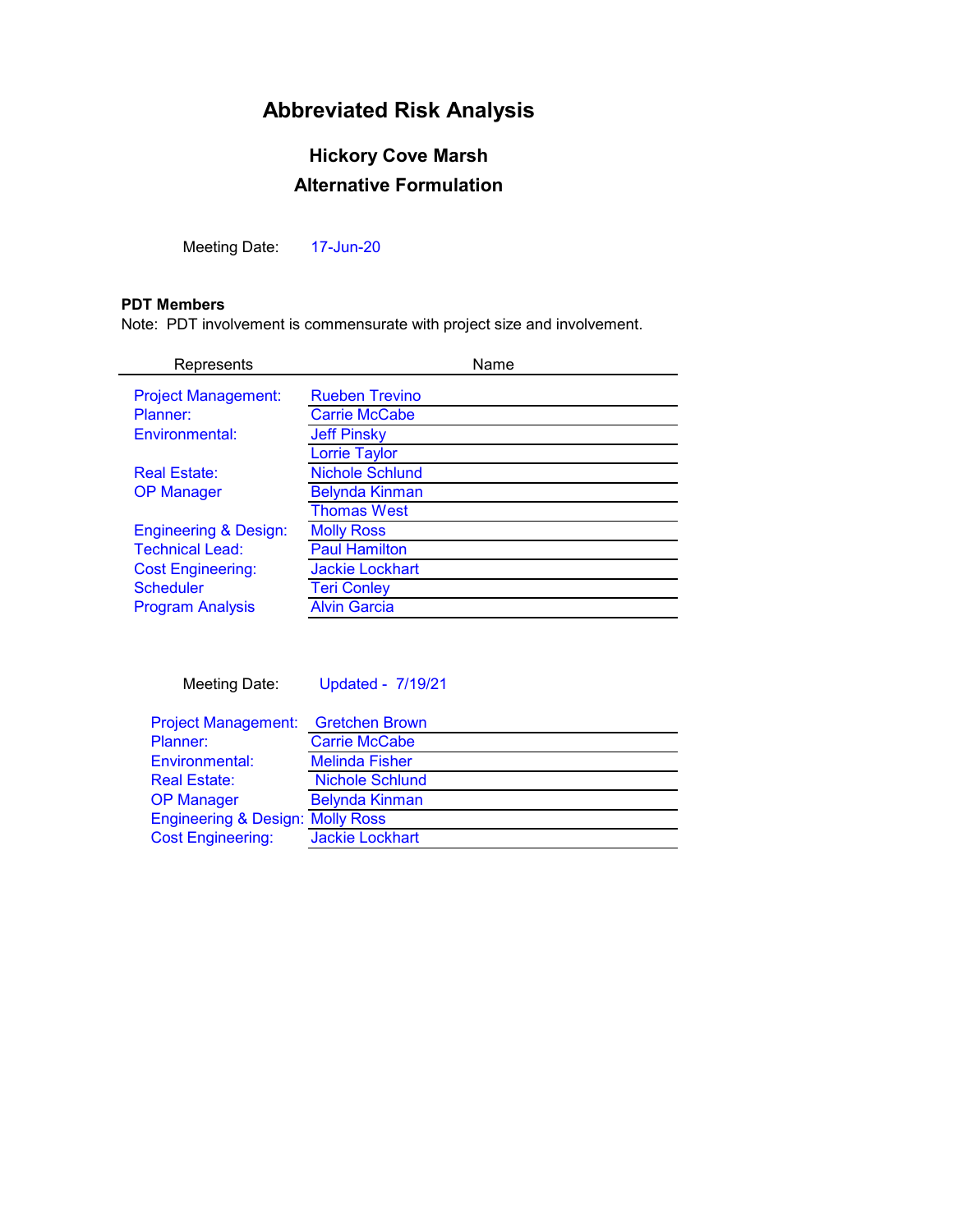|                 |                                                                                           | <b>Abbreviated Risk Analysis</b>                           |                     |                       |      |                      |                |            |              |  |  |
|-----------------|-------------------------------------------------------------------------------------------|------------------------------------------------------------|---------------------|-----------------------|------|----------------------|----------------|------------|--------------|--|--|
|                 | Project (less than \$40M): Hickory Cove Marsh                                             |                                                            | <b>Alternative:</b> |                       |      |                      |                |            |              |  |  |
|                 | Project Development Stage/Alternative: Alternative Formulation                            | Risk Category: Low Risk: Typical Construction, Simple      |                     |                       |      | <b>Meeting Date:</b> | 7/19/2021      |            |              |  |  |
|                 |                                                                                           | Total Estimated Construction Contract Cost = $\frac{1}{5}$ |                     | 30,000                |      |                      |                |            |              |  |  |
|                 | <b>CWWBS</b>                                                                              | <b>Feature of Work</b>                                     |                     | <b>Estimated Cost</b> |      | % Contingency        | \$ Contingency |            | <u>Total</u> |  |  |
|                 |                                                                                           |                                                            |                     |                       |      |                      |                |            |              |  |  |
|                 | 01 LANDS AND DAMAGES                                                                      | <b>Real Estate</b>                                         |                     | $\blacksquare$        |      | 0%                   | \$             | $-$ \$     |              |  |  |
|                 | 06 FISH AND WILDLIFE FACILITIES                                                           | <b>Marsh Creation</b>                                      |                     | 10,000                |      | 27%                  | \$             | 2,676 \$   | 12,676       |  |  |
| $\overline{2}$  | <b>12 NAVIGATION, PORTS AND HARBORS</b>                                                   | <b>Dredging</b>                                            |                     | 10,000                |      | 31%                  | \$             | $3,054$ \$ | 13,054       |  |  |
| $\mathbf{3}$    | <b>10 BREAKWATERS AND SEAWALLS</b>                                                        | <b>Breakwater</b>                                          | $\bullet$           | 10,000                |      | 35%                  | \$             | $3,549$ \$ | 13,549       |  |  |
|                 |                                                                                           |                                                            |                     |                       |      | 0%                   | \$             | $-$ \$     |              |  |  |
| $5\phantom{.0}$ |                                                                                           |                                                            |                     |                       |      | 0%                   | \$             | $-$ \$     | $\sim$       |  |  |
| 6               |                                                                                           |                                                            |                     |                       |      | 0%                   | \$             | $-$ \$     |              |  |  |
| 8               |                                                                                           |                                                            |                     |                       |      | 0%                   | \$             | $-$ \$     |              |  |  |
| 9               |                                                                                           |                                                            |                     |                       |      | 0%                   | \$             | $-$ \$     |              |  |  |
| 10              |                                                                                           |                                                            |                     |                       |      | 0%                   | \$             | $-$ \$     |              |  |  |
| 11              |                                                                                           |                                                            |                     |                       |      | 0%                   | \$             | $-$ \$     | $\sim$       |  |  |
|                 | 12 All Other                                                                              | <b>Remaining Construction Items</b>                        | \$                  |                       | 0.0% | $0\%$                | \$             | - \$       |              |  |  |
|                 | 13 30 PLANNING, ENGINEERING, AND DESIGN                                                   | Planning, Engineering, & Design                            |                     |                       |      | 0%                   | \$             | -\$        |              |  |  |
|                 | 14 31 CONSTRUCTION MANAGEMENT                                                             | <b>Construction Management</b>                             |                     |                       |      | $0\%$                | \$             | $-$ \$     |              |  |  |
|                 | XX FIXED DOLLAR RISK ADD (EQUALLY DISPERSED TO ALL, MUST INCLUDE JUSTIFICATION SEE BELOW) |                                                            |                     |                       |      |                      |                |            |              |  |  |

| <b>Totals</b>                           |                                           |             |                          |        |        |
|-----------------------------------------|-------------------------------------------|-------------|--------------------------|--------|--------|
| Real Estate \$                          |                                           | 0%          |                          |        |        |
| Total Construction Estimate \$          | 30,000                                    | 31%         | 9,280                    | 39,280 |        |
| Total Planning, Engineering & Design \$ |                                           | 0%          | $\overline{\phantom{0}}$ |        |        |
| Total Construction Management \$        |                                           | 0%          | . .                      |        |        |
| Total Excluding Real Estate \$          | 30,000                                    | 31%         | 9,280                    | 39,280 |        |
|                                         |                                           | <b>Base</b> | 50%                      |        | $80\%$ |
|                                         | Confidence Level Range Estimate (\$000's) | \$30k       | \$35k                    |        | \$39k  |

 $*$  50% based on base is at 5% CL.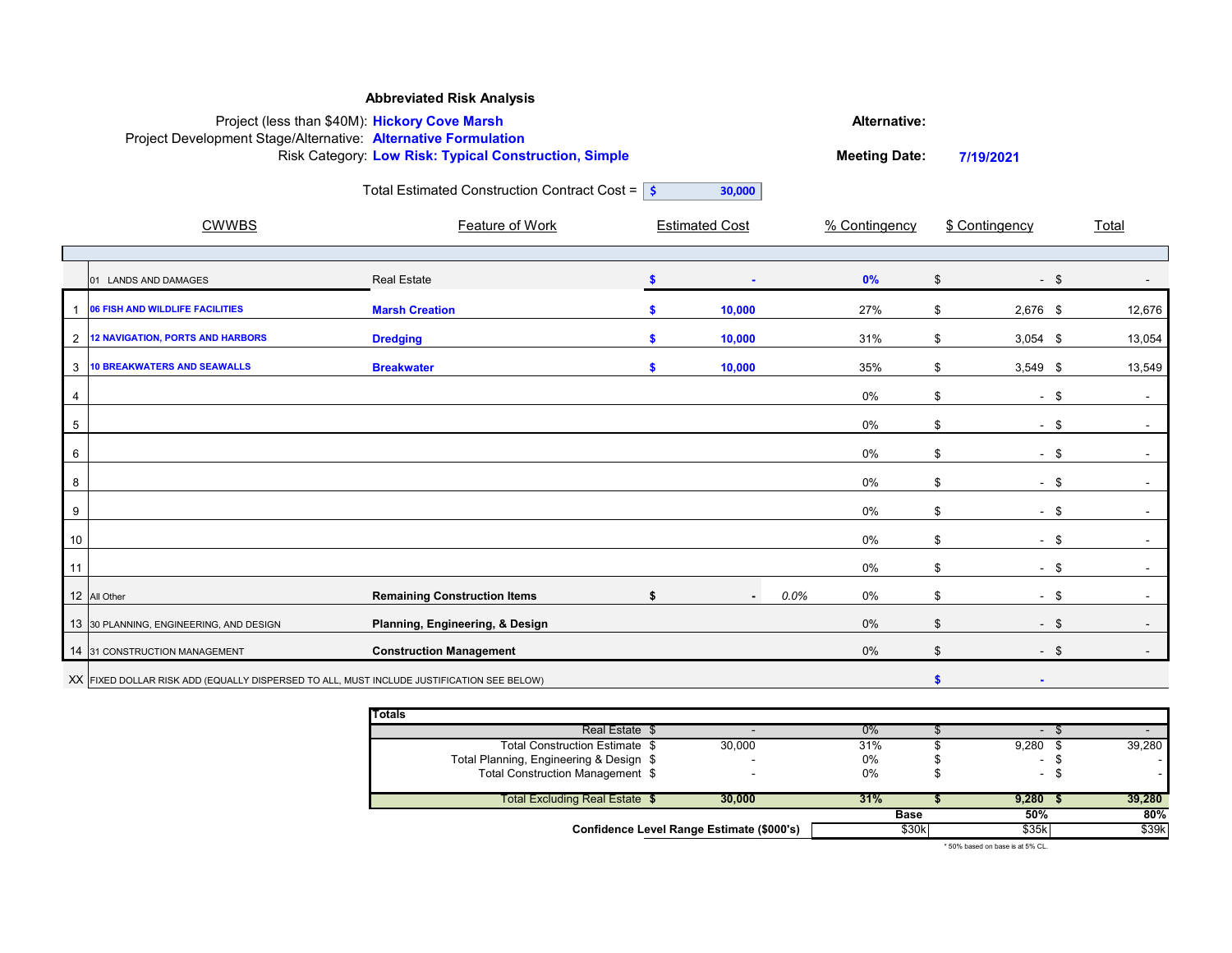## **Hickory Cove Marsh**

Abbreviated Risk Analysis **Meeting Date:** 19-Jul-21

| <b>Use/ View</b> | <b>Risk Element</b>           | <b>Feature of Work</b>            | Concerns                                                                                                                      | Impact                                                                                                                                                                                                                                                                                                                                                                       | Likelihood                    | <b>Risk Level</b> |                      |
|------------------|-------------------------------|-----------------------------------|-------------------------------------------------------------------------------------------------------------------------------|------------------------------------------------------------------------------------------------------------------------------------------------------------------------------------------------------------------------------------------------------------------------------------------------------------------------------------------------------------------------------|-------------------------------|-------------------|----------------------|
|                  | ect Management & Scope Growth |                                   |                                                                                                                               |                                                                                                                                                                                                                                                                                                                                                                              | <b>Maximum Project Growth</b> |                   | 40%                  |
| Yes              | $PS-1$                        | <b>Marsh Creation</b>             | Potential for scope growth, added features?                                                                                   | There is some potential scope growth if additional marsh cells are<br>created due to increase funding is available. A discrete event<br>like Hurricane Harvey could cause more sediment material to<br>become available.                                                                                                                                                     | Negligible                    | <b>Possible</b>   | $\bf{0}$             |
| <b>Yes</b>       | <b>PS-2</b>                   | Dredging                          | Potential for scope growth, added features? Funding difficulties?                                                             | A discrete event like Hurricane Harvey could cause more<br>sediment material to become available. Sabine River has not<br>been dredge for O&M since 2009. Emergency dredging last<br>occurred in 2012. There is no requirement to dredge to full depth.<br>The District is trying to get material from Neches River, but is<br>uncertain if Congress will fund the dredging. | <b>Marginal</b>               | <b>Possible</b>   |                      |
| Yes              | <b>PS-3</b>                   | <b>Breakwater</b>                 | Potential for scope growth, added features? Funding difficulties?                                                             | There is no expectation that the height or the length of the<br>breakwater will change. Similar breakwater has been built in the<br>area. Will need to verify Geotech during P&S. Funding<br>uncertainty due to the pilot program and need to seek other<br>sources.                                                                                                         |                               |                   |                      |
|                  | <b>Acquisition Strategy</b>   |                                   |                                                                                                                               |                                                                                                                                                                                                                                                                                                                                                                              | <b>Maximum Project Growth</b> |                   | 30%                  |
| <b>Yes</b>       | $AS-1$                        | <b>Marsh Creation</b>             | <b>8A or Small Business</b>                                                                                                   | Cost concerns for reduced productivity of SBA or 8a Contractor.<br>Small contractor likely.                                                                                                                                                                                                                                                                                  | Negligible                    | <b>Possible</b>   | $\mathbf{0}$         |
| <b>Yes</b>       | $AS-2$                        | Dredging                          | <b>Contracting plan firmly established</b>                                                                                    | Large 30" Pipeline Dredge was assumed for cost estimate due to<br>pump length. Small business capability is unlikely, use of large<br>contractor is expected.                                                                                                                                                                                                                | <b>Negligible</b>             | Likely            |                      |
| <b>Yes</b>       | $AS-3$                        | <b>Breakwater</b>                 | Contracting plan firmly established/8a or Small Business                                                                      | PDT assumed this would be one contract. If Duck Unlimited, (the<br>study partner), does not a line with our funding needs it might<br>require multiple contracts.                                                                                                                                                                                                            | <b>Marginal</b>               | <b>Possible</b>   |                      |
|                  | <b>Construction Elements</b>  |                                   |                                                                                                                               |                                                                                                                                                                                                                                                                                                                                                                              | <b>Maximum Project Growth</b> |                   | <b>15%</b>           |
| Yes              | CON-1                         | Marsh Creation                    | · Special equipment or subcontractors needed?                                                                                 | Access maybe restricted to water, which could increase mob &<br>demob cost.                                                                                                                                                                                                                                                                                                  | <b>Marginal</b>               | <b>Possible</b>   |                      |
| <b>Yes</b>       | $CE-2$                        | Dredging                          | • Potential for construction modification and claims?                                                                         | There is always a potential for construction modifications and<br>claim. This work uses standard construction methods used in the<br><b>Galveston District.</b>                                                                                                                                                                                                              | <b>Marginal</b>               | <b>Possible</b>   | 1                    |
| <b>Yes</b>       | $CE-3$                        | <b>Breakwater</b>                 | • High risk or complex construction elements, site access, in-water? •<br>Potential for construction modification and claims? | Access is by water There is always a potential for construction<br>modifications and claim. This work uses standard construction<br>methods used in the Galveston District                                                                                                                                                                                                   | <b>Marginal</b>               | <b>Possible</b>   | $\blacktriangleleft$ |
|                  |                               | ialty Construction or Fabrication |                                                                                                                               |                                                                                                                                                                                                                                                                                                                                                                              | <b>Maximum Project Growth</b> |                   | 50%                  |
| <b>Yes</b>       | $SC-1$                        | <b>Marsh Creation</b>             | High risk or complex construction elements, site access, in-water?                                                            | Environmental success standpoint is tied to getting target<br>elevation, which required moving the dredge pipe a lot so you<br>don't have high or low spots. That can be difficult to achieve if<br>you're working in really soft material                                                                                                                                   | <b>Marginal</b>               | <b>Possible</b>   |                      |
| <b>Yes</b>       | $SC-2$                        | Dredging                          | Confidence in constructability and methodology?                                                                               | This portion of work does not have any specialty equipment. It is<br>very standard construction.                                                                                                                                                                                                                                                                             | Negligible                    | <b>Unlikely</b>   | $\mathbf{0}$         |
|                  |                               |                                   |                                                                                                                               |                                                                                                                                                                                                                                                                                                                                                                              |                               |                   |                      |

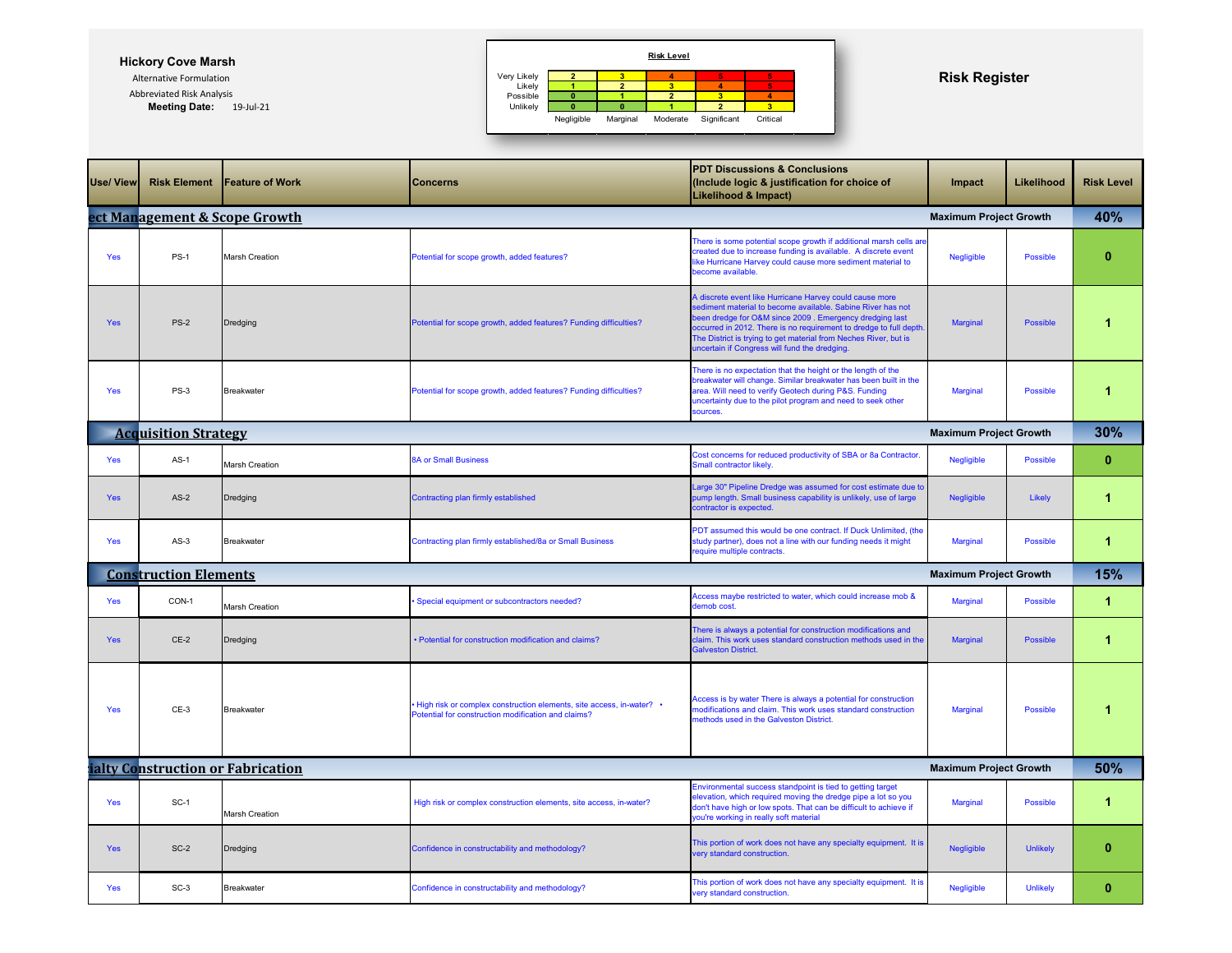|            | <b>Commical Design &amp; Quantities</b> |                       |                                                                                                                             |                                                                                                                                                                                                                                                                                                                                                                                                                 | <b>Maximum Project Growth</b> |                 | 20%                     |
|------------|-----------------------------------------|-----------------------|-----------------------------------------------------------------------------------------------------------------------------|-----------------------------------------------------------------------------------------------------------------------------------------------------------------------------------------------------------------------------------------------------------------------------------------------------------------------------------------------------------------------------------------------------------------|-------------------------------|-----------------|-------------------------|
| <b>Yes</b> | $T-1$                                   | <b>Marsh Creation</b> | Possibility for increased quantities due to loss, waste, or subsidence?<br>Sufficient investigations to develop quantities? | Possible subsidence of marsh with more material required to<br>meet desired marsh elevation. Starting marsh elevation is<br>possible to have some error involved. Additional data sources<br>may be available for later milestones to validate initial<br>assumption. More Geotech analysis will not occur until design<br>and implementation. Unknow if timing of funding may change<br>dredging requirements. | <b>Marginal</b>               | Possible        |                         |
| <b>Yes</b> | $T-2$                                   | Dredging              | Sufficient investigations to develop quantities.                                                                            | Feasibility level investigations have been performed, and<br>additional investigations will be conducted during PED.                                                                                                                                                                                                                                                                                            | <b>Marginal</b>               | Possible        |                         |
| <b>Yes</b> | $T-3$                                   | <b>Breakwater</b>     | • Possibility for increased quantities due to loss, waste, or subsidence?                                                   | Additional investigations will occur in PED to verify breakwater<br>design plans against geotechnical conditions. If subsidence is<br>expected to occur, quantities may increase.                                                                                                                                                                                                                               | <b>Moderate</b>               | <b>Unlikely</b> |                         |
|            | <b>Cost Estimate Assumptions</b>        |                       |                                                                                                                             |                                                                                                                                                                                                                                                                                                                                                                                                                 | <b>Maximum Project Growth</b> |                 | 25%                     |
| Yes        | EST-1                                   | <b>Marsh Creation</b> | Site accessibility, transport delays, congestion?                                                                           | Current assumption is that access will be by boat.                                                                                                                                                                                                                                                                                                                                                              | Negligible                    | <b>Possible</b> | $\mathbf{0}$            |
| Yes        | EST-2                                   | Dredging              | Assumptions regarding crew, productivity, overtime?                                                                         | Cost estimate was consistent with level of design performed. Use<br>of historical data & parametric estimating is acceptable for early<br>study milestones, but costs could increase with later refinement.<br>However, use of CEDEP for dredging helps to reduce impact of<br>under estimating costs.                                                                                                          | <b>Marginal</b>               | Possible        |                         |
| Yes:       | EST-3                                   | Breakwater            | • Assumptions regarding crew, productivity, overtime?                                                                       | Cost estimate was consistent with level of design performed. Use<br>of historical data & parametric estimating is acceptable for early<br>study milestones. Likelihood of cost increase is not likely, and<br>any increases would have moderate impact.                                                                                                                                                         | <b>Moderate</b>               | <b>Unlikely</b> |                         |
|            | <b>External Project Risks</b>           |                       |                                                                                                                             |                                                                                                                                                                                                                                                                                                                                                                                                                 | <b>Maximum Project Growth</b> |                 | 20%                     |
| Yes        | $EX-1$                                  | <b>Marsh Creation</b> | • Funding Constraints                                                                                                       | This is a pilot study, therefor there is more certainty that the<br>district will get the funding. Because of this funding has been<br>preliminarily approved. Nothing has been set aside.                                                                                                                                                                                                                      | Significant                   | Possible        | 3                       |
| <b>Yes</b> | $EX-2$                                  | Dredging              | • Funding Constraints                                                                                                       | Uncertainty on when and if funding for dredging will be<br>appropriated.                                                                                                                                                                                                                                                                                                                                        | Significant                   | Possible        | 3                       |
| <b>Yes</b> | $EX-3$                                  | <b>Breakwater</b>     | <b>Funding Constraints</b>                                                                                                  | This is a pilot study, therefor there is more certainty that the<br>district will get the funding. Even though the funding has been<br>preliminarily approved, nothing has been set aside. If insufficient<br>funding is provided then it would be dependent on outside<br>sources to implement.                                                                                                                | Significant                   | Likely          | $\overline{\mathbf{4}}$ |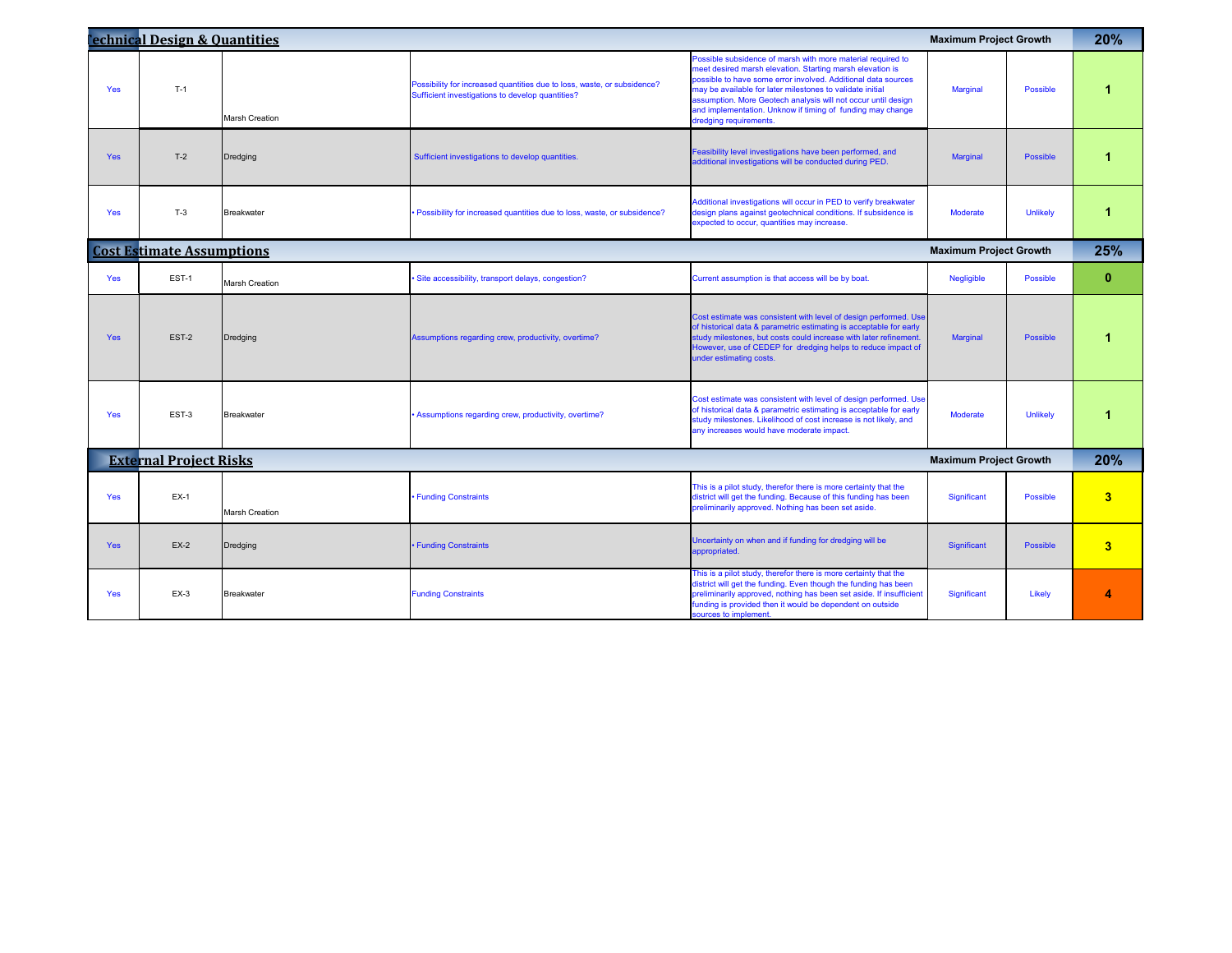## \*\*\*\* TOTAL PROJECT COST SUMMARY \*\*\*\* PROMETAL PROJECT COST SUMMARY \*\*\*\*

## PROJECT: **Hickory Cove Marsh Section 1122 Beneficial Use Pilot Study Bidge City, Texas** PREPARED: 10/25/2021 PROJECT NO: **479586**<br>LOCATION: Sabine River, Texas

This Estimate reflects the scope and schedule in report; Report Name and date

# Page 1 of 2

## POC: CHIEF, COST ENGINEERING, Martin Regner, P.E., C.C

CHIEF, COST ENGINEERING,Martin Regner, P.E. , C.C.E.

**ESTIMATED TOTAL PROJECT COST: \$45,987**

|                             | <b>Civil Works Work Breakdown Structure</b>                               |                     | <b>ESTIMATED COST</b> |                     | <b>PROJECT FIRST COST</b><br>(Constant Dollar Basis) |                    |                     |                     |                                                                                     | <b>TOTAL PROJECT COST</b><br>(FULLY)<br><b>FUNDED)</b> |                      |                    |                         |                     |                      |
|-----------------------------|---------------------------------------------------------------------------|---------------------|-----------------------|---------------------|------------------------------------------------------|--------------------|---------------------|---------------------|-------------------------------------------------------------------------------------|--------------------------------------------------------|----------------------|--------------------|-------------------------|---------------------|----------------------|
|                             |                                                                           |                     |                       |                     |                                                      |                    |                     |                     | Program Year (Budget EC):<br><b>Effective Price Level Date:</b><br><b>REMAINING</b> | 2022<br>1-Oct- 21<br>Spent Thru:                       | <b>TOTAL FIRST</b>   |                    |                         |                     |                      |
| <b>WBS</b><br><b>NUMBER</b> | <b>Civil Works</b><br>Feature & Sub-Feature Description                   | COST<br>(SK)        | <b>CNTG</b><br>(SK)   | <b>CNTG</b><br>(% ) | <b>TOTAL</b><br>(SK)                                 | <b>ESC</b><br>(% ) | COST<br>(SK)        | <b>CNTG</b><br>(SK) | COST<br>(SK)                                                                        | 1-Oct-21<br>(SK)                                       | <b>COST</b><br>(SK)  | <b>ESC</b><br>(% ) | COST<br>$(\frac{K}{2})$ | <b>CNTG</b><br>(SK) | <b>FULL</b><br>(SK)  |
| 06                          | FISH & WILDLIFE FACILITIES                                                | \$3,587             | \$1,112               | 31%                 | \$4,699                                              |                    | \$3,587             | \$1,112             | \$4,699                                                                             |                                                        | \$4,699              | 8.5%               | \$3,893                 | \$1,207             | \$5,100              |
| 10<br>12                    | <b>BREAKWATER &amp; SEAWALLS</b><br><b>NAVIGATION PORTS &amp; HARBORS</b> | \$14,861<br>\$8,325 | \$4,607<br>\$2,581    | 31%<br>31%          | \$19,468<br>\$10,906                                 |                    | \$14,861<br>\$8,325 | \$4,607<br>\$2,581  | \$19,468<br>\$10,906                                                                |                                                        | \$19,468<br>\$10,906 | 10.5%<br>12.9%     | \$16,424<br>\$9,397     | \$5,091<br>\$2,913  | \$21,515<br>\$12,310 |
|                             | <b>CONSTRUCTION ESTIMATE TOTALS:</b>                                      | \$26,773            | \$8,300               |                     | \$35,073                                             |                    | \$26,773            | \$8,300             | \$35,073                                                                            |                                                        | \$35,073             | 11.0%              | \$29,714                | \$9,211             | \$38,925             |
| 01                          | <b>LANDS AND DAMAGES</b>                                                  | \$129               | \$32                  | 25%                 | \$161                                                |                    | \$129               | \$32                | \$161                                                                               |                                                        | \$161                | 5.2%               | \$136                   | \$34                | \$170                |
| 30                          | PLANNING, ENGINEERING & DESIGN                                            | \$2,965             | \$917                 | 31%                 | \$3,882                                              |                    | \$2,965             | \$917               | \$3,882                                                                             |                                                        | \$3,882              | 5.6%               | \$3,130                 | \$968               | \$4,098              |
| 31                          | <b>CONSTRUCTION MANAGEMENT</b>                                            | \$1,981             | \$614                 | 31%                 | \$2,595                                              | $0.0\%$            | \$1,981             | \$614               | \$2,595                                                                             |                                                        | \$2,595              | 7.7%               | \$2,133                 | \$661               | \$2,795              |
|                             | <b>PROJECT COST TOTALS:</b>                                               | \$31,848            | \$9,863               | 31%                 | \$41,711                                             |                    | \$31,848            | \$9,863             | \$41,711                                                                            |                                                        | \$41,711             | 10.3%              | \$35,112                | \$10,875            | \$45,987             |

| PROJECT MANAGER, Grechen Brown              |
|---------------------------------------------|
| CHIEF, REAL ESTATE, Timothy Nelson          |
| CHIEF, PLANNING, Andrea Catanzaro           |
| CHIEF, ENGINEERING, Willie Joe Honza, P.E.  |
| CHIEF, OPERATIONS, Chris C. Frabota         |
| CHIEF, CONSTRUCTION, Don Carelock, P.E.     |
| CHIEF, CONTRACTING, Shamekia Chapman        |
| CHIEF, PM-PB, Nicholas Laskowski, P.G., PWS |
| CHIEF, DPM, Byron D. Williams, P.E.         |